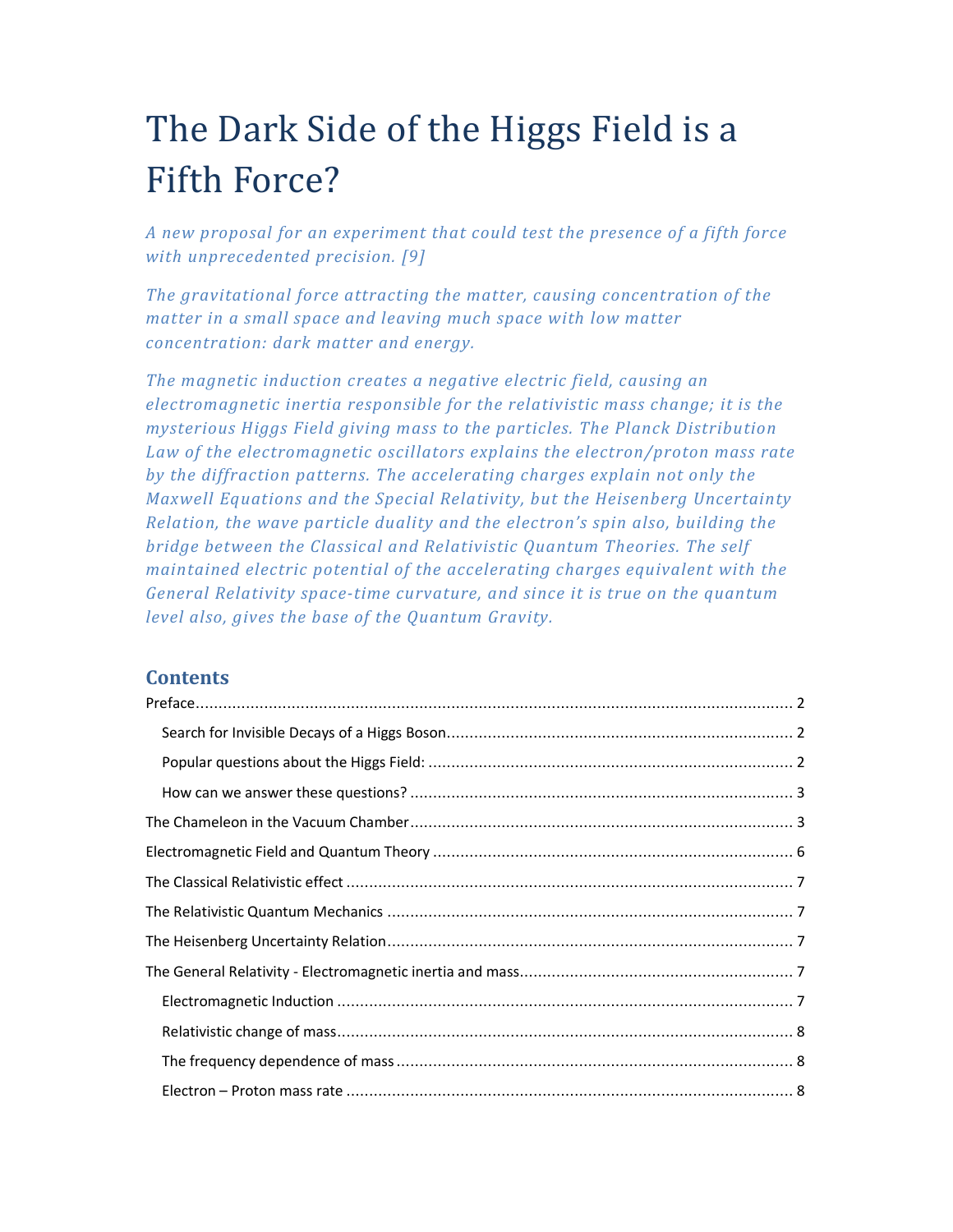Author: George Rajna

# **Preface**

# **Search for Invisible Decays of a Higgs Boson**

A search for evidence of invisible-particle decay modes of a Higgs boson produced in association with a Z boson at the Large Hadron Collider is presented. No deviation from the standard model expectation is observed in 4.5 fb−1 (20.3 fb−1) of 7 (8) TeV pp collision data collected by the ATLAS experiment. Assuming the standard model rate for ZH production, an upper limit of 75%, at the 95% confidence level is set on the branching ratio to invisible-particle decay modes of the Higgs boson at a mass of 125.5 GeV. The limit on the branching ratio is also interpreted in terms of an upper limit on the allowed dark matter-nucleon scattering cross section within a Higgs-portal dark matter scenario. Within the constraints of such a scenario, the results presented in this Letter provide the strongest available limits for low-mass dark matter candidates. Limits are also set on an additional neutral Higgs boson, in the mass range 110 < mH < 400 GeV, produced in association with a Z boson and decaying to invisible particles. [3]

## **Popular questions about the Higgs Field:**

1.) If the Higgs field is responsible for imbuing particles with mass, and mass is responsible for gravity, is it possible that the Higgs field will provide the missing link between general relativity and quantum mechanics i.e. could the Higgs field be the basis of a quantum theory of gravity?

2.) Can the theoretical Higgs Field be used as the "cause" of relativistic momentum or relativistic kinetic energy of a moving body?

3.) Does Einstein's General Relativity need to be adjusted for the Higgs field?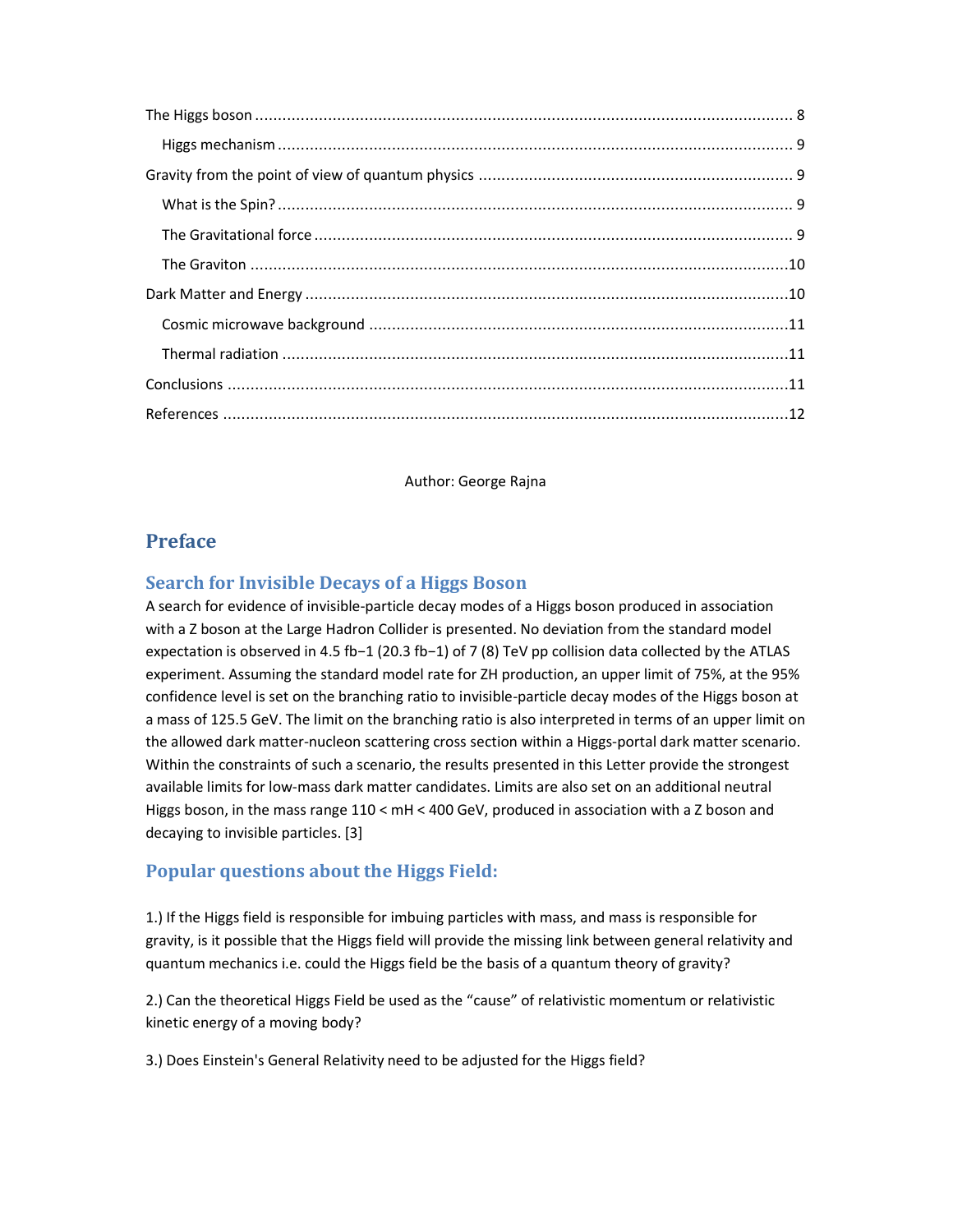4.) Since the Higgs field gives most particles mass, and permeates all space, then GR needs the Higgs field to be a theory of space?

5.) So where GR is highly curved, the Higgs field is also curved? And does a highly curved Higgs field affect the way particles acquire mass? For that matter, a curved space-time would also curve electromagnetic field?

#### **How can we answer these questions?**

Another bridge between the classical and quantum mechanics in the realm of relativity is that the charge distribution is lowering in the reference frame of the accelerating charges linearly: ds/dt = at (time coordinate), but in the reference frame of the current it is parabolic:  $s = a/2 t^2$  (geometric coordinate).

One origin of the Quantum Physics is the Planck Distribution Law of the electromagnetic oscillators, giving equal intensity for 2 different wavelengths on any temperature. Any of these two wavelengths will give equal intensity diffraction patterns, building different asymmetric constructions, for example proton - electron structures (atoms), molecules, etc. Since the particles are centers of diffraction patterns they also have particle – wave duality as the electromagnetic waves have. [2]

This paper explains the magnetic effect of the electric current from the observed effects of the accelerating electrons, causing naturally the experienced changes of the electric field potential along the electric wire. The accelerating electrons explain not only the Maxwell Equations and the Special Relativity, but the Heisenberg Uncertainty Relation, the wave particle duality and the electron's spin also, building the bridge between the Classical and Quantum Theories. [1]

The Electroweak Interaction shows that the Weak Interaction is basically electromagnetic in nature. The arrow of time shows the entropy grows by changing the temperature dependent diffraction patterns of the electromagnetic oscillators.

# **The Chameleon in the Vacuum Chamber**

Physicists have been speculating for a while now that our universe needs a fifth fundamental force, one responsible for the phenomenon of dark energy, to maintain the observed expansion rate. Although this idea has been around for more than a decade, it has turned out to be very difficult to test. A new paper by Burrage, Copeland and Hinds from the UK now proposes a test based on measuring the gravitational attraction felt by single atoms.

Dark energy is often portrayed as mysterious stuff that fills the universe and pushes it apart, but stuff and forces aren't separate things. Stuff can be a force carrier that communicates an interaction between other particles. In its simplest form, dark energy is an unspecified smooth, inert, and unchanging constant, the "cosmological constant."

But for many theorists, such a constant is unsatisfactory because its origin is left unexplained. A more satisfying explanation would be a dark-energy-field that fills the universe and has the desired effect of accelerating the expansion by modifying the gravitational interaction on long, supergalactic, distances. Adding a fifth force rather than a cosmological constant would integrate dark energy better into the theoretical framework of the standard model.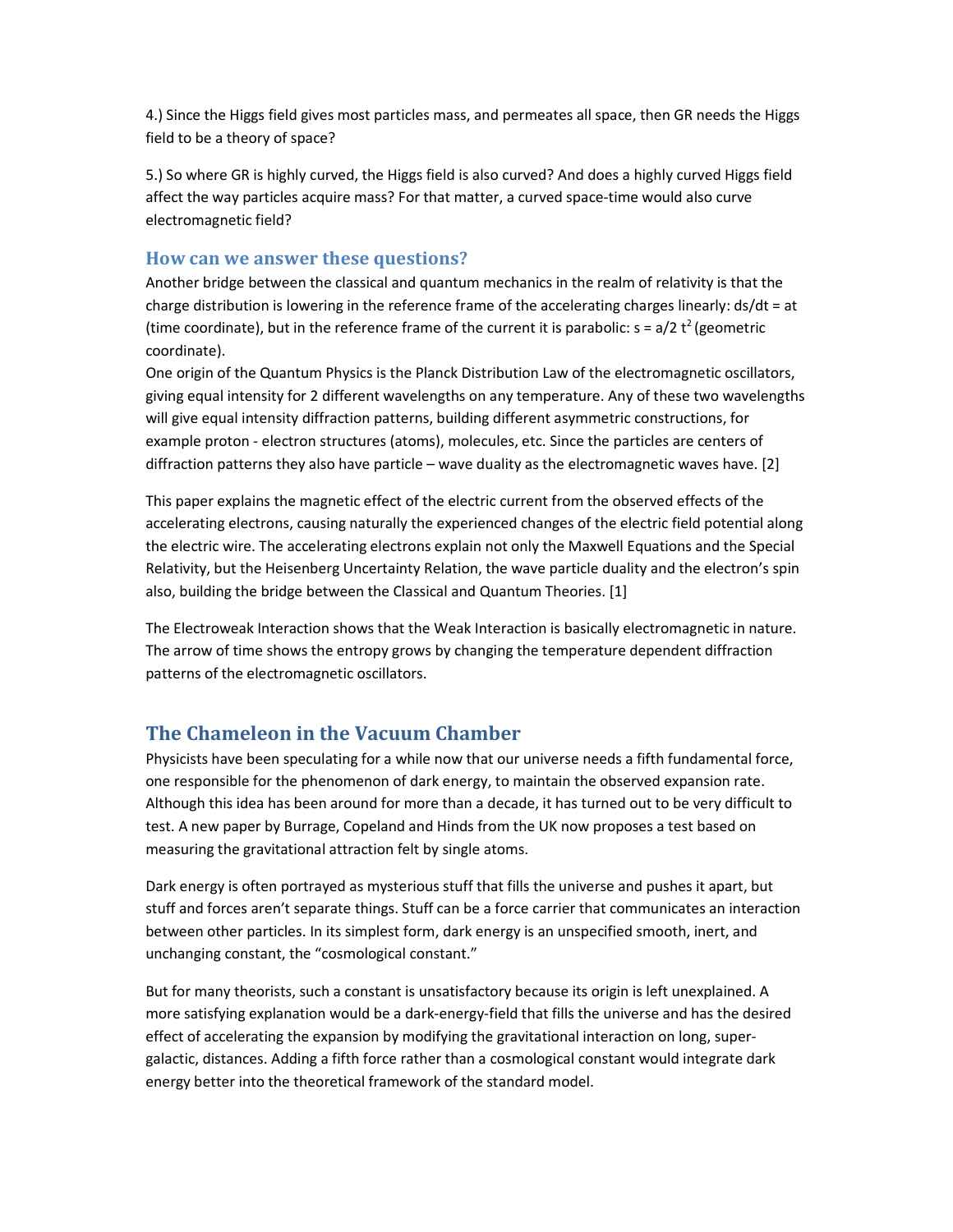The problem with using fields to modify the gravitational interaction on long distances and to thus explain the observations is that one quickly runs into problems at shorter distances. The same field that needs to be present between galaxies to push them apart should not be present within the galaxies, or within solar systems, because we should have noticed that already.

About a decade ago, Weltman and Khoury pointed out that a dark energy field would not affect gravity on short distances if it was suppressed by the density of matter. The higher the density of matter, the smaller the value of the dark energy field, and the less it would affect the gravitational attraction. Such a field thus would be very weak within our galaxies, and only make itself noticeable between galaxies where the matter density is very low. They called this type of dark energy field the "chameleon field" because it seems to hide itself and merges into the background.



Almost all matter in the universe, including dark matter, is concentrated in galaxies. The chameleon field instead concentrates in the otherwise almost empty space between galaxies. Image source: Swinburne University of Technology

http://www.swinburne.edu.au/chancellery/mediacentre/media-centre/news/2011/05/dark-energyis-real

This dependence of the chameleon field on the matter density comes about because of the way it interacts with other particles (including dark matter). Besides this unusual interaction though, it is a normal scalar field, that is the simplest sort of field there is, similar to the Higgs field and the conjectured inflation field that is believed to cause the fast expansion of the universe in its very early stages. The chameleon field is characterized by only two parameters that is the strength of its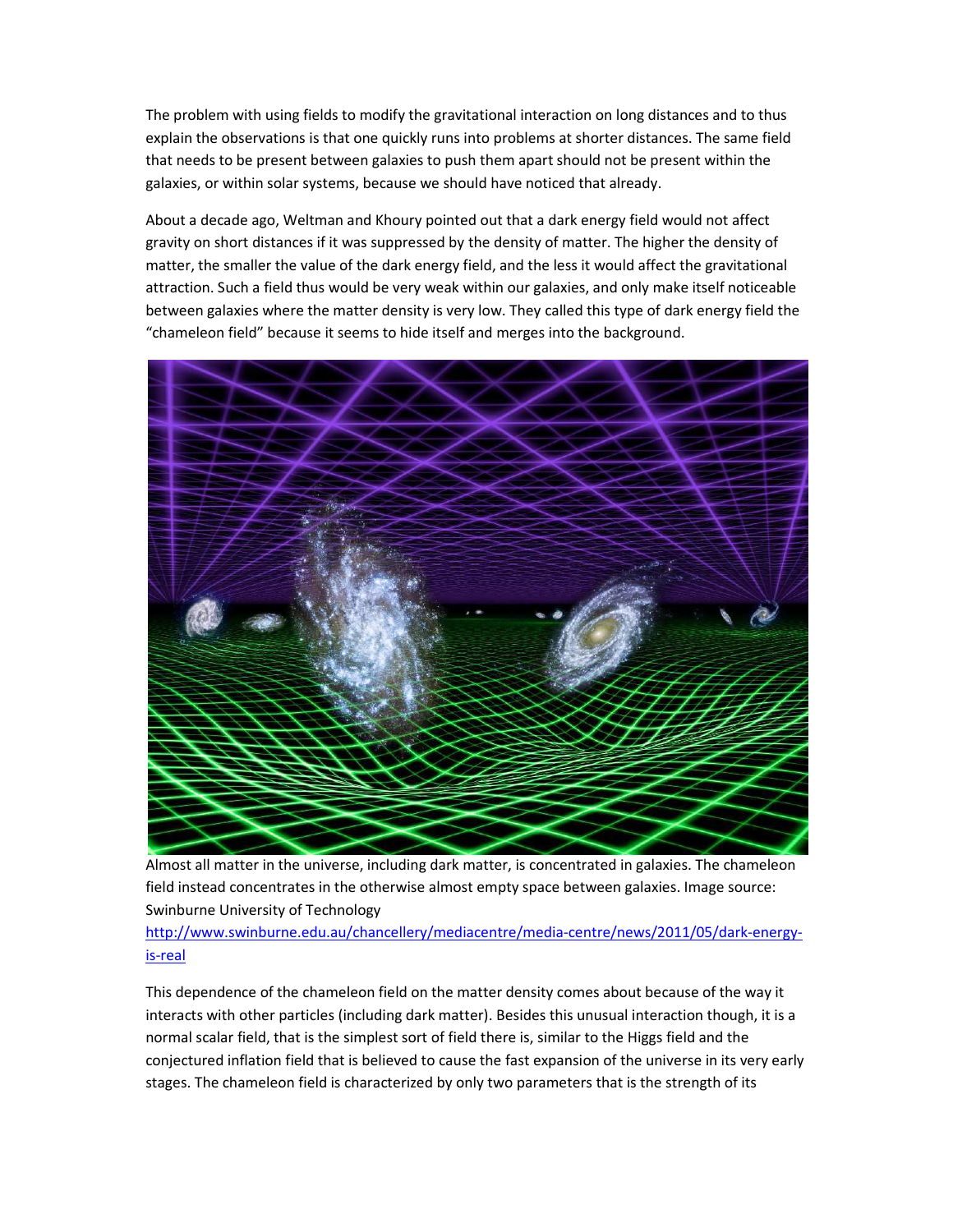interaction with other matter, and the interaction with itself. It is an appealing explanation for dark energy because it is simple.

But the very same property that makes the chameleon field such an appealing explanation for dark energy is also what makes it so hard to test. "Fifth force" experiments in the laboratory measure the gravitational interaction to very high precision, and they have so far reproduced standard gravity with ever increasing reliability, going all the way down to micron-scale measurements. These experiments are, however, not sensitive to the chameleon field, at least not in the parameter range in which it might explain dark energy. That is because the existing fifth force experiments measure the gravitational force between two macroscopic probes, for example two metallic plates, and the high density of the probes themselves suppresses the field one is trying to measure.

In their new paper, Burrage et al. show that one does not run into this problem if one uses a different setting. To begin with they say the experiment should be done in a vacuum chamber as to get the background matter density to be as small as possible, and the value of the chameleon field as high as possible. The authors then show that the value of the field inside the chamber depends on the size of the chamber and the quality of the vacuum, and that the field increases towards the middle of the chamber. They calculate the force between a very small, for example atomic, sample and a larger sample, and show that the atom is too small to cause a large suppression of the chameleon field. The suppression, it turns out, depends not only on the density of the sample but, in the given configuration, also on the radius of the sample. One atom doesn't suppress the chameleon field much simply because it is small.

The gravitational attraction between two atoms is too feeble to be measurable, so one still needs one macroscopic body. But when one looks at the numbers, replacing one macroscopic probe with a microscopic one would be enough to make the experiment sensitive to find out whether dark energy is a chameleon field, either in part or in whole.

One way to realize such an experiment would be by using atom interferometry which has previously been demonstrated to be sensitive to the gravitational force. In these experiments, an atom beam is split in two, one half of it is subjected to some field, and then the beams are combined again. From the resulting interference pattern one can extract the force that acted on the beams. A similar setting could be used to test the chameleon field.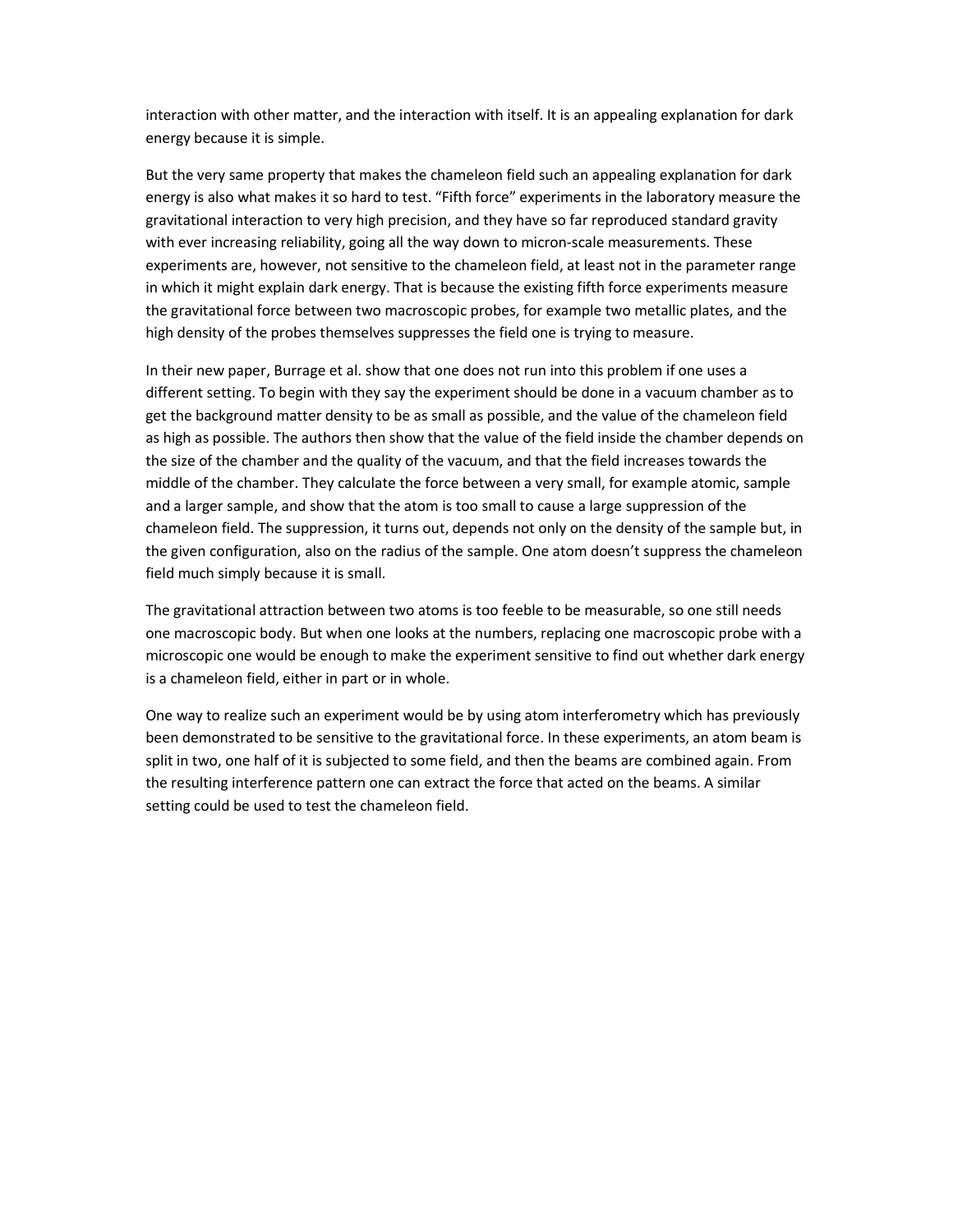

Interferometry: A beam is split into two parts, which are then rejoined. From the way in which the two beams interfere; one can deduce which forces acted on the beams. Image source: TU Wien http://www.tuwien.ac.at/dle/pr/aktuelles/downloads/2013/quantenrauschen/

Holger Müller from the University of California at Berkeley, an experimentalist who works on atom interferometry, thinks it is possible to do the experiment. "It's amazing to see how an experiment that is very realistic with current technology is able to probe dark energy. The technology should even allow surpassing the sensitivity expected by Burrage et al.," he said.

I find this a very interesting paper, and also a hopeful one. It shows that while sending satellites into orbit and building multi-billion dollar colliders are promising ways to search for new physics, they are not the only ways. New physics can also hide in high precision measurements in your university lab. A tiny deviation from your expected results might not be an indicator of a flawed experiment, but rather the first hint of revolutionary new physics; just ask the theorists. Who knows? There might be a chameleon hidden in your vacuum chamber. [9]

# **Electromagnetic Field and Quantum Theory**

Needless to say that the accelerating electrons of the steady stationary current are a simple demystification of the magnetic field, by creating a decreasing charge distribution along the wire, maintaining the decreasing U potential and creating the **A** vector potential experienced by the electrons moving by **v** velocity relative to the wire. This way it is easier to understand also the time dependent changes of the electric current and the electromagnetic waves as the resulting fields moving by c velocity.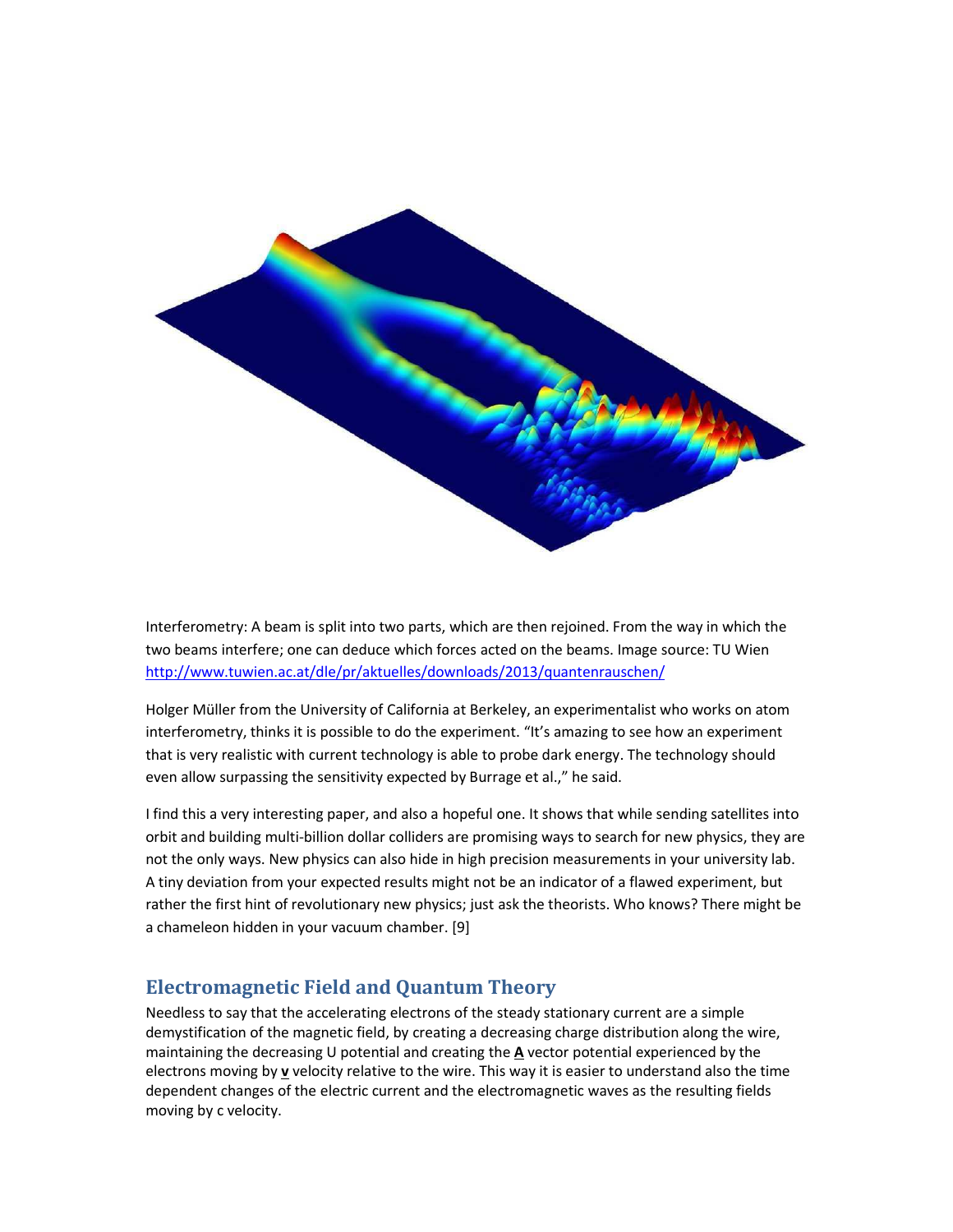It could be possible something very important law of the nature behind the self maintaining **E** accelerating force by the accelerated electrons. The accelerated electrons created electromagnetic fields are so natural that they occur as electromagnetic waves traveling with velocity c. It shows that the electric charges are the result of the electromagnetic waves diffraction. One of the most important conclusions is that the electric charges are moving in an accelerated way and even if their velocity is constant, they have an intrinsic acceleration anyway, the so called spin, since they need at least an intrinsic acceleration to make possible they movement . The bridge between the classical and quantum theory is based on this intrinsic acceleration of the spin, explaining also the Heisenberg Uncertainty Principle. The particle – wave duality of the electric charges and the photon makes certain that they are both sides of the same thing. Basing the gravitational force on the accelerating Universe caused magnetic force and the Planck Distribution Law of the electromagnetic waves caused diffraction gives us the basis to build a Unified Theory of the physical interactions. [1]

## **The Classical Relativistic effect**

The moving charges are self maintain the electromagnetic field locally, causing their movement and this is the result of their acceleration under the force of this field.

In the classical physics the charges will distributed along the electric current so that the electric potential lowering along the current, by linearly increasing the way they take every next time period because this accelerated motion.

# **The Relativistic Quantum Mechanics**

The same thing happens on the atomic scale giving a dp impulse difference and a dx way difference between the different part of the not point like particles.

Commonly accepted idea that the relativistic effect on the particle physics it is the fermions' spin another unresolved problem in the classical concepts. If the electric charges can move only with accelerated motions in the self maintaining electromagnetic field, once upon a time they would reach the velocity of the electromagnetic field. The resolution of this problem is the spinning particle, constantly accelerating and not reaching the velocity of light because the acceleration is radial.

## **The Heisenberg Uncertainty Relation**

I think that we have a simple bridge between the classical and quantum mechanics by understanding the Heisenberg Uncertainty Relations. It makes clear that the particles are not point like but have a dx and dp uncertainty.

# **The General Relativity - Electromagnetic inertia and mass**

#### **Electromagnetic Induction**

Since the magnetic induction creates a negative electric field as a result of the changing acceleration, it works as an electromagnetic inertia, causing an electromagnetic mass. [1]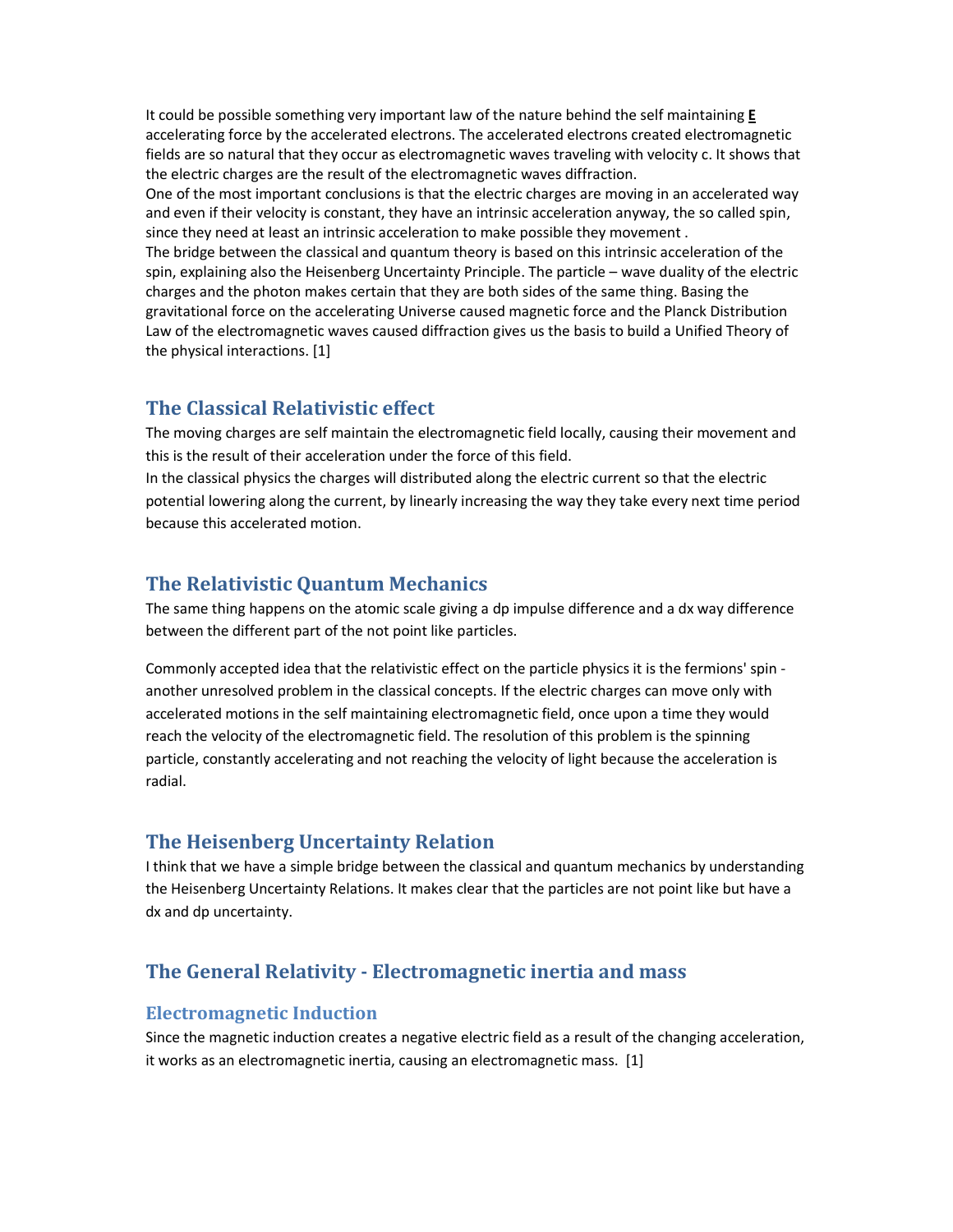## **Relativistic change of mass**

The increasing mass of the electric charges the result of the increasing inductive electric force acting against the accelerating force. The decreasing mass of the decreasing acceleration is the result of the inductive electric force acting against the decreasing force. This is the relativistic mass change explanation, especially importantly explaining the mass reduction in case of velocity decrease.

## **The frequency dependence of mass**

Since  $E = h\nu$  and  $E = mc^2$ ,  $m = h\nu$  / $c^2$  that is the *m* depends only on the *v* frequency. It means that the mass of the proton and electron are electromagnetic and the result of the electromagnetic induction, caused by the changing acceleration of the spinning and moving charge! It could be that the *m<sup>o</sup>* inertial mass is the result of the spin, since this is the only accelerating motion of the electric charge. Since the accelerating motion has different frequency for the electron in the atom and the proton, they masses are different, also as the wavelengths on both sides of the diffraction pattern, giving equal intensity of radiation.

#### **Electron – Proton mass rate**

The Planck distribution law explains the different frequencies of the proton and electron, giving equal intensity to different lambda wavelengths! Also since the particles are diffraction patterns they have some closeness to each other – can be seen as a gravitational force. [2]

There is an asymmetry between the mass of the electric charges, for example proton and electron, can understood by the asymmetrical Planck Distribution Law. This temperature dependent energy distribution is asymmetric around the maximum intensity, where the annihilation of matter and antimatter is a high probability event. The asymmetric sides are creating different frequencies of electromagnetic radiations being in the same intensity level and compensating each other. One of these compensating ratios is the electron – proton mass ratio. The lower energy side has no compensating intensity level, it is the dark energy and the corresponding matter is the dark matter.

## **The Higgs boson**

By March 2013, the particle had been proven to behave, interact and decay in many of the expected ways predicted by the Standard Model, and was also tentatively confirmed to have + parity and zero spin, two fundamental criteria of a Higgs boson, making it also the first known scalar particle to be discovered in nature, although a number of other properties were not fully proven and some partial results do not yet precisely match those expected; in some cases data is also still awaited or being analyzed.

In my opinion, the best explanation of the Higgs mechanism for a lay audience is the one invented by David Miller. You can find it here: http://www.strings.ph.qmul.ac.uk/~jmc/epp/higgs3.html . The field must come first. The boson is an excitation of the field. So no field, no excitation. On the other hand in quantum field theory it is difficult to separate the field and the excitations. The Higgs field is what gives particles their mass.

There is a video that gives an idea as to the Higgs field and the boson. It is here:

http://www.youtube.com/watch?v=RIg1Vh7uPyw . Note that this analogy isn't as good as the Miller one, but as is usually the case, if you look at all the analogies you'll get the best understanding of the situation.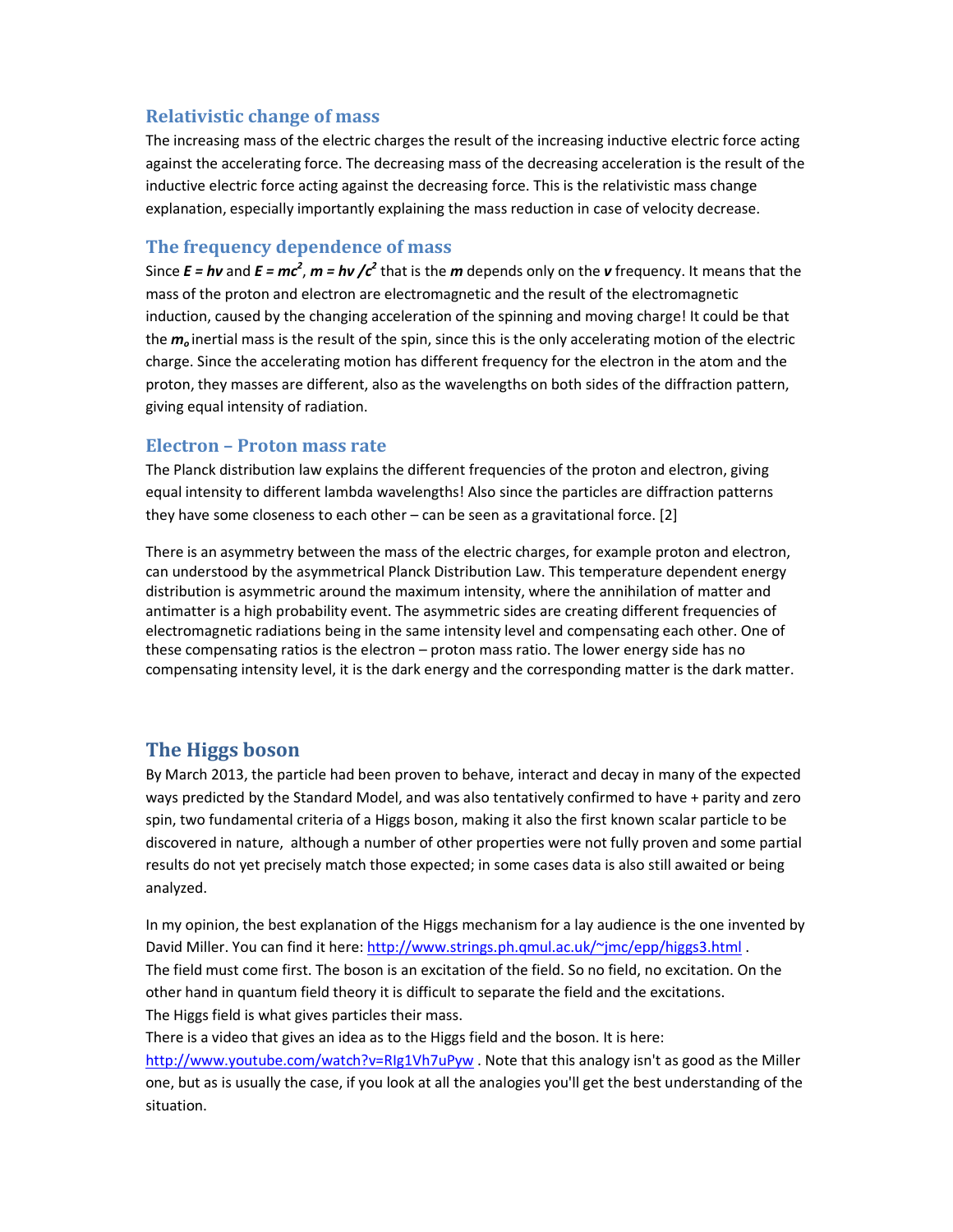Since the Higgs boson is necessary to the W and Z bosons, the dipole change of the Weak interaction and the change in the magnetic effect caused gravitation must be conducted. The Wien law is also important to explain the Weak interaction, since it describes the  $T_{\text{max}}$  change and the diffraction patterns change. [2]

#### **Higgs mechanism**

The magnetic induction creates a negative electric field, causing an electromagnetic inertia. Probably it is the mysterious Higgs field giving mass to the charged particles? We can think about the photon as an electron-positron pair, they have mass. The neutral particles are built from negative and positive charges, for example the neutron, decaying to proton and electron. The wave – particle duality makes sure that the particles are oscillating and creating magnetic induction as an inertial mass, explaining also the relativistic mass change. Higher frequency creates stronger magnetic induction, smaller frequency results lesser magnetic induction. It seems to me that the magnetic induction is the secret of the Higgs field.

In particle physics, the Higgs mechanism is a kind of mass generation mechanism, a process that gives mass to elementary particles. According to this theory, particles gain mass by interacting with the Higgs field that permeates all space. More precisely, the Higgs mechanism endows gauge bosons in a gauge theory with mass through absorption of Nambu–Goldstone bosons arising in spontaneous symmetry breaking.

The simplest implementation of the mechanism adds an extra Higgs field to the gauge theory. The spontaneous symmetry breaking of the underlying local symmetry triggers conversion of components of this Higgs field to Goldstone bosons which interact with (at least some of) the other fields in the theory, so as to produce mass terms for (at least some of) the gauge bosons. This mechanism may also leave behind elementary scalar (spin-0) particles, known as Higgs bosons.

In the Standard Model, the phrase "Higgs mechanism" refers specifically to the generation of masses for the W<sup>±</sup>, and Z weak gauge bosons through electroweak symmetry breaking. The Large Hadron Collider at CERN announced results consistent with the Higgs particle on July 4, 2012 but stressed that further testing is needed to confirm the Standard Model.

## **Gravity from the point of view of quantum physics**

#### **What is the Spin?**

So we know already that the new particle has spin zero or spin two and we could tell which one if we could detect the polarizations of the photons produced. Unfortunately this is difficult and neither ATLAS nor CMS are able to measure polarizations. The only direct and sure way to confirm that the particle is indeed a scalar is to plot the angular distribution of the photons in the rest frame of the centre of mass. A spin zero particles like the Higgs carries no directional information away from the original collision so the distribution will be even in all directions. This test will be possible when a much larger number of events have been observed. In the mean time we can settle for less certain indirect indicators.

#### **The Gravitational force**

The gravitational attractive force is basically a magnetic force.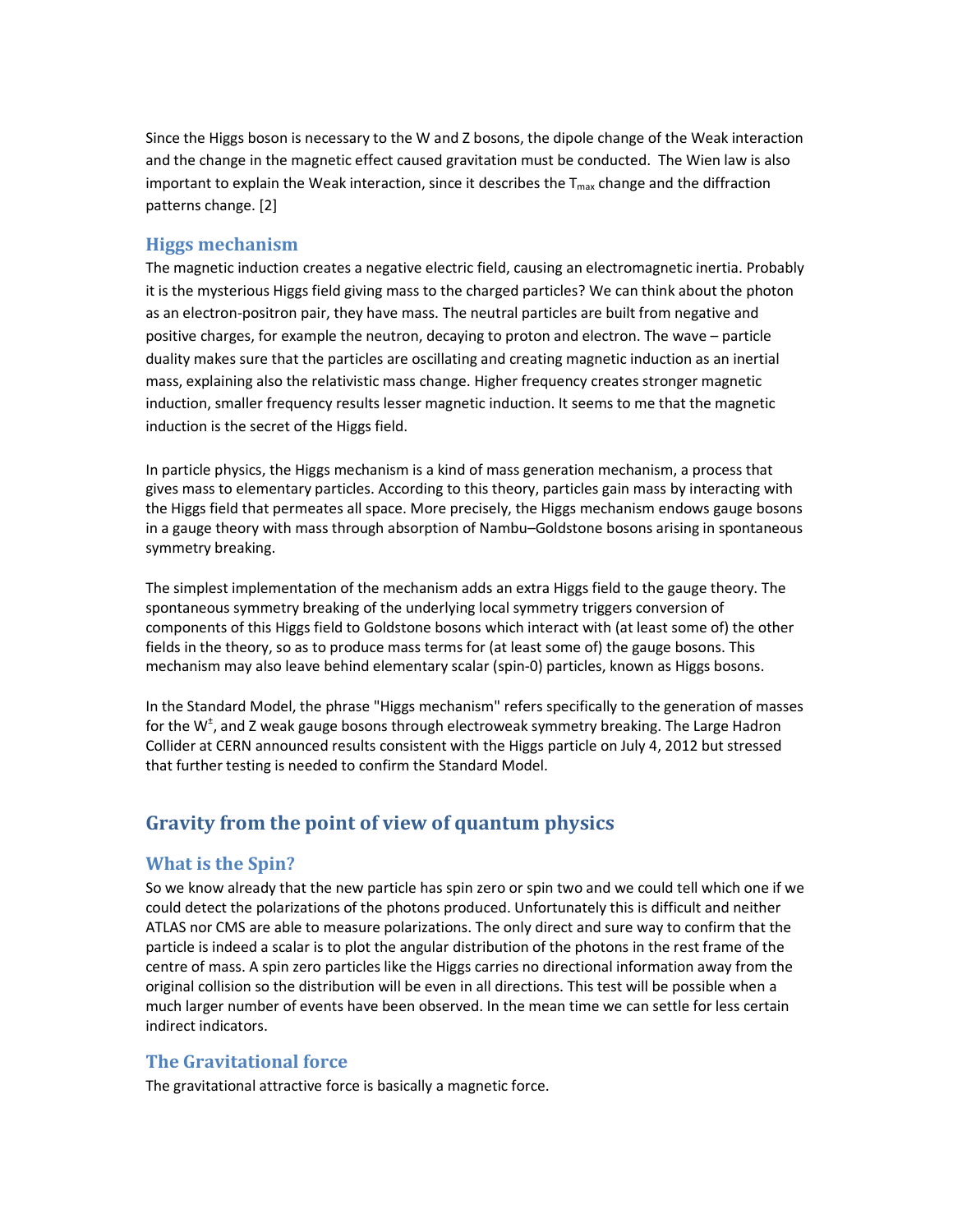The same electric charges can attract one another by the magnetic force if they are moving parallel in the same direction. Since the electrically neutral matter is composed of negative and positive charges they need 2 photons to mediate this attractive force, one per charges. The Bing Bang caused parallel moving of the matter gives this magnetic force, experienced as gravitational force.

Since graviton is a tensor field, it has spin = 2, could be 2 photons with spin = 1 together.

You can think about photons as virtual electron – positron pairs, obtaining the necessary virtual mass for gravity.

The mass as seen before a result of the diffraction, for example the proton – electron mass rate Mp=1840 Me. In order to move one of these diffraction maximum (electron or proton) we need to intervene into the diffraction pattern with a force appropriate to the intensity of this diffraction maximum, means its intensity or mass.

The Big Bang caused acceleration created radial currents of the matter, and since the matter is composed of negative and positive charges, these currents are creating magnetic field and attracting forces between the parallel moving electric currents. This is the gravitational force experienced by the matter, and also the mass is result of the electromagnetic forces between the charged particles. The positive and negative charged currents attracts each other or by the magnetic forces or by the much stronger electrostatic forces!?

#### **The Graviton**

In physics, the graviton is a hypothetical elementary particle that mediates the force of gravitation in the framework of quantum field theory. If it exists, the graviton is expected to be massless (because the gravitational force appears to have unlimited range) and must be a spin-2 boson. The spin follows from the fact that the source of gravitation is the stress-energy tensor, a second-rank tensor (compared to electromagnetism's spin-1 photon, the source of which is the four-current, a first-rank tensor). Additionally, it can be shown that any massless spin-2 field would give rise to a force indistinguishable from gravitation, because a massless spin-2 field must couple to (interact with) the stress-energy tensor in the same way that the gravitational field does. This result suggests that, if a massless spin-2 particle is discovered, it must be the graviton, so that the only experimental verification needed for the graviton may simply be the discovery of a massless spin-2 particle. [3]

#### **Dark Matter and Energy**

Dark matter is a type of matter hypothesized in astronomy and cosmology to account for a large part of the mass that appears to be missing from the universe. Dark matter cannot be seen directly with telescopes; evidently it neither emits nor absorbs light or other electromagnetic radiation at any significant level. It is otherwise hypothesized to simply be matter that is not reactant to light. Instead, the existence and properties of dark matter are inferred from its gravitational effects on visible matter, radiation, and the large-scale structure of the universe. According to the Planck mission team, and based on the standard model of cosmology, the total mass–energy of the known universe contains 4.9% ordinary matter, 26.8% dark matter and 68.3% dark energy. Thus, dark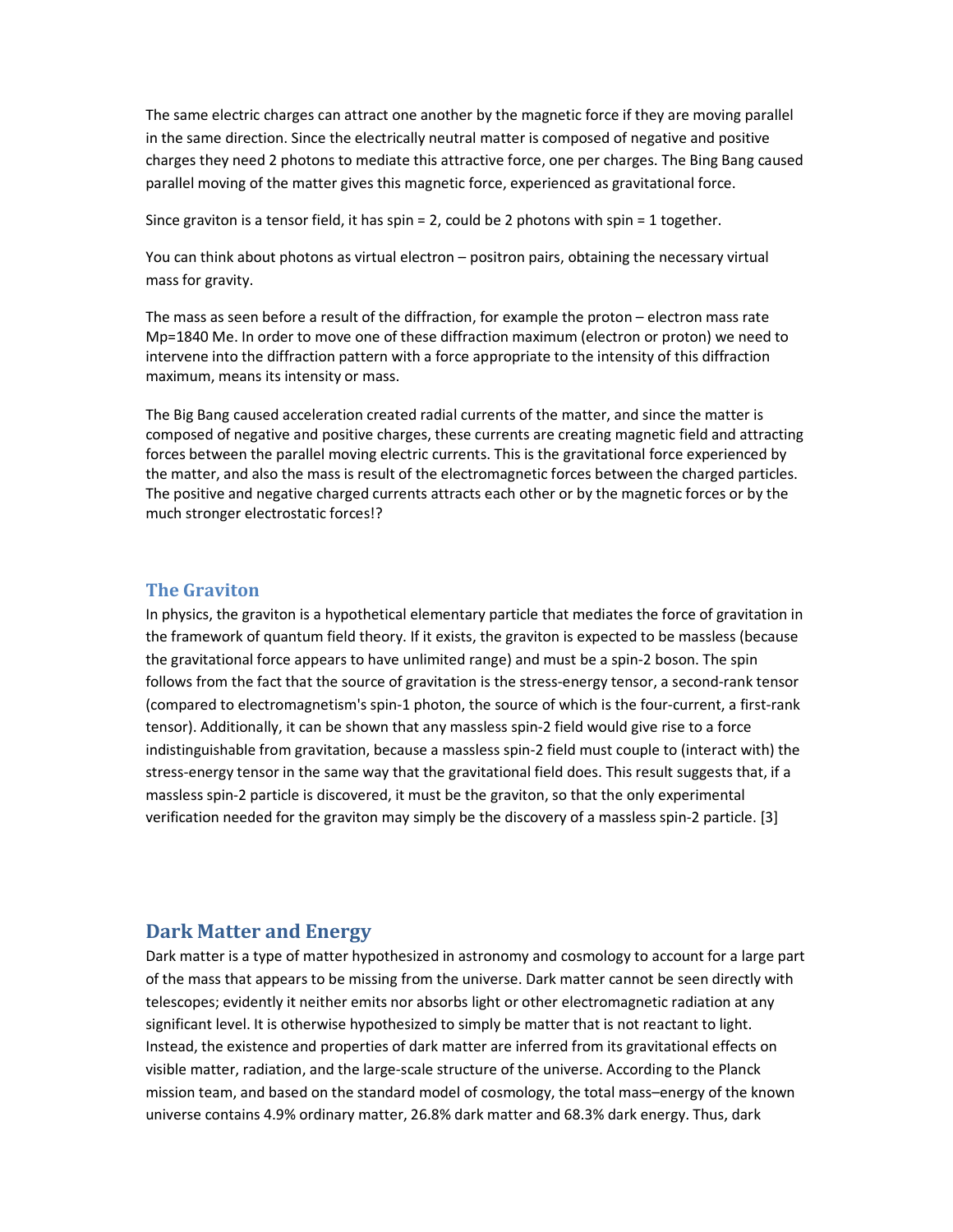matter is estimated to constitute 84.5% of the total matter in the universe, while dark energy plus dark matter constitute 95.1% of the total content of the universe. [6]

#### **Cosmic microwave backgrou ackground**

The cosmic microwave background (CMB) is the thermal radiation assumed to be left over from the "Big Bang" of cosmology. When the universe cooled enough, protons and electrons combined to form neutral atoms. These atoms could no longer absorb the thermal radiation, and so the universe became transparent instead of being an opaque fog. [7]

#### **Thermal radiation**

Thermal radiation is electromagnetic radiation generated by the thermal motion of charged particles in matter. All matter with a temperature greater than absolute zero emits thermal radiation. When the temperature of the body is greater than absolute zero, interatomic collisions cause the kinetic energy of the atoms or molecules to change. This results in charge-acceleration and/or dipole oscillation which produces electromagnetic radiation, and the wide spectrum of radiation reflects the wide spectrum of energies and accelerations that occur even at a single temperature. [8]



## **Conclusions**

The gravitational attraction between two atoms is too feeble to be measurable, so one still needs one macroscopic body. But when one looks at the numbers, replacing one macroscopic probe with a microscopic one would be enough to make the experiment sensitive to find out whether dark energy is a chameleon field, either in part or in whole.

One way to realize such an experiment would be by using atom interferometry which has previously been demonstrated to be sensitive to the gravitational force. In these experiments, an atom beam is split in two, one half of it is subjected to some field, and then the beams are combined again. From the resulting interference pattern one can extract the force that acted on the beams. A similar setting could be used to test the chameleon field. [9]